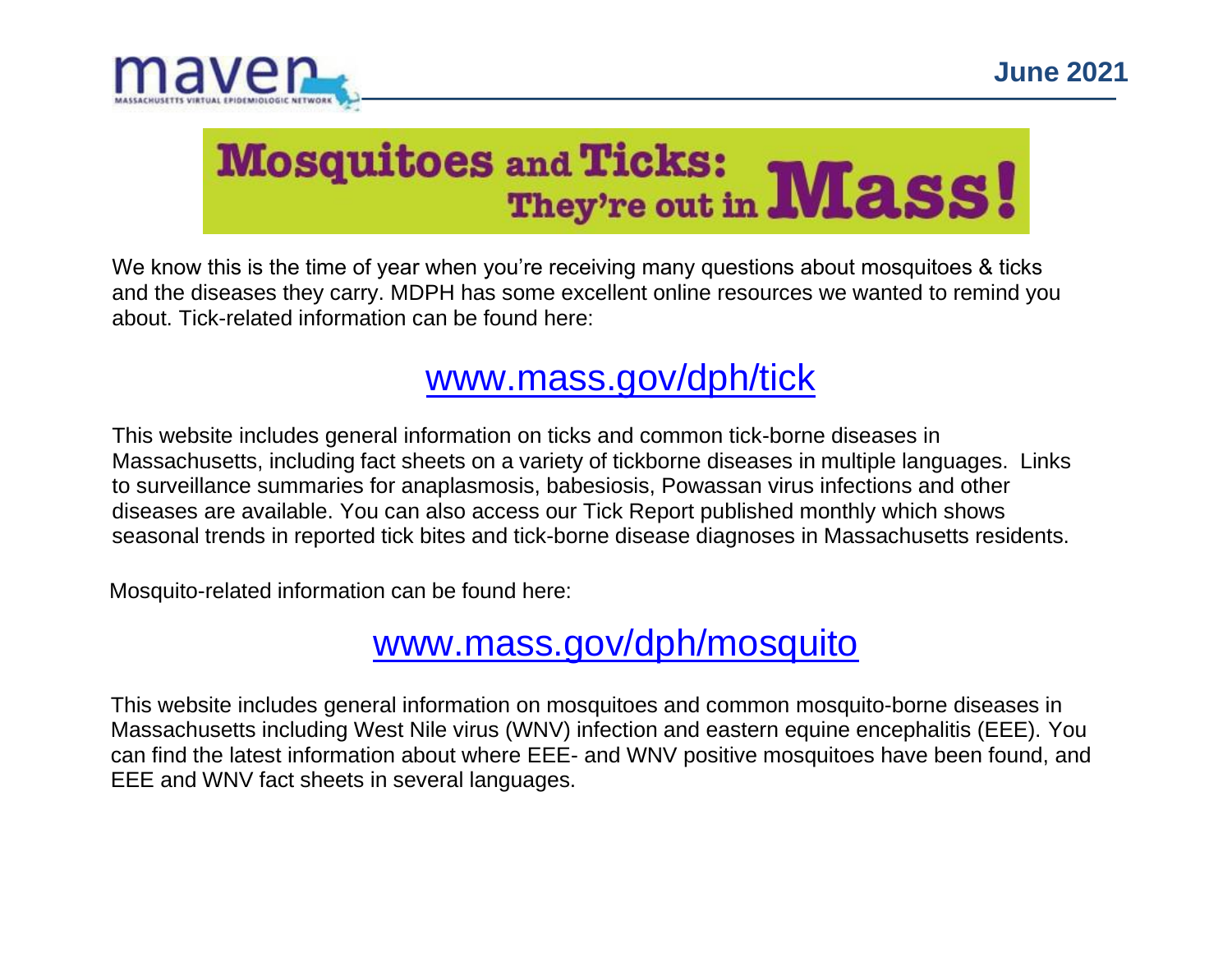You can also order and download a variety of print materials (such as those below) at the Massachusetts Health Promotion Clearinghouse:

#### <http://massclearinghouse.ehs.state.ma.us/category/MNT.html>

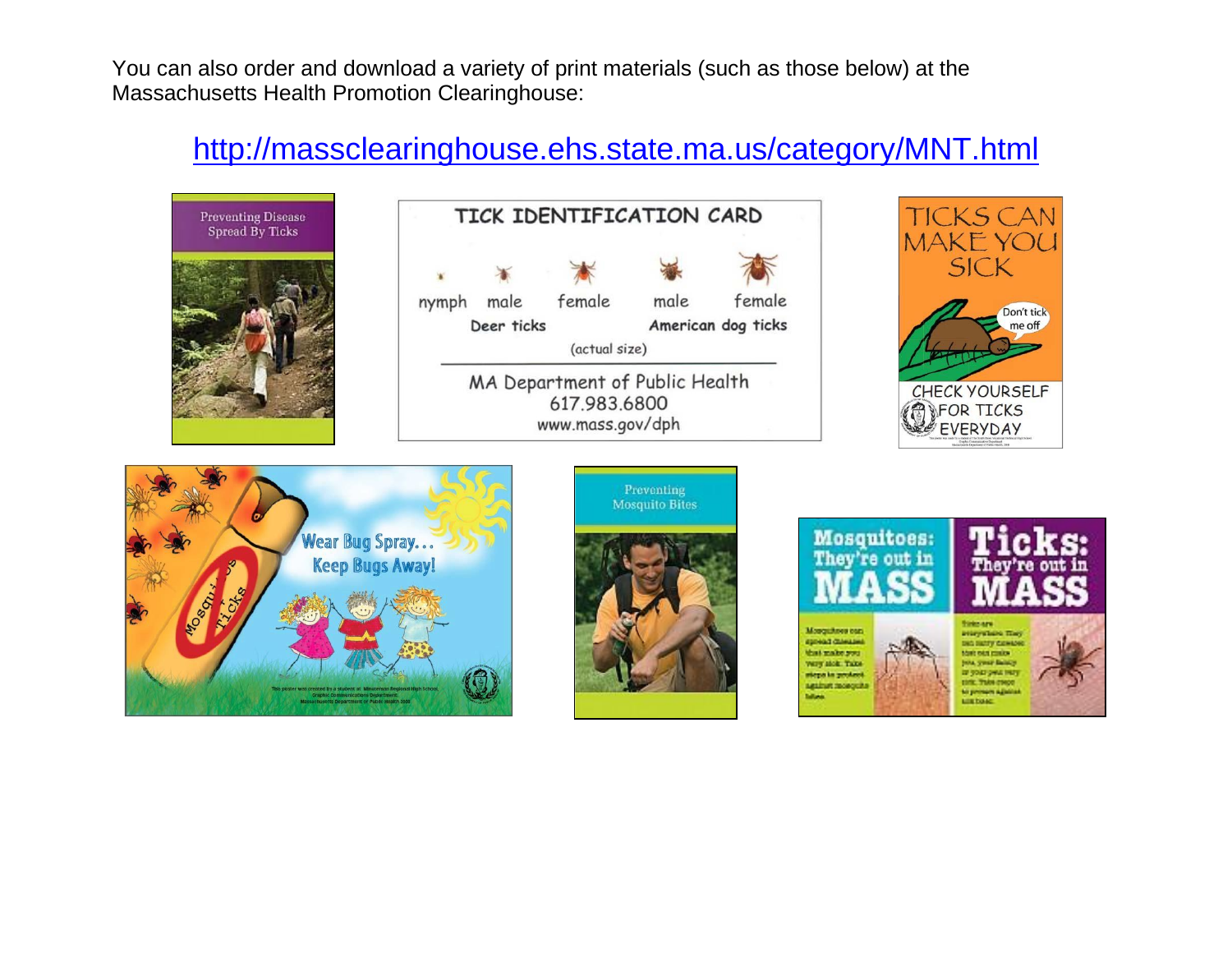The Local Public Health Institute (LPHI) also has a series of 'On Your Time Trainings' including one on tickborne disease surveillance and prevention:

<https://sites.bu.edu/masslocalinstitute/training/on-your-time-trainings/>

#### [https://sites.bu.edu/masslocalinstitute/2017/12/19/tickborne-disease](https://sites.bu.edu/masslocalinstitute/2017/12/19/tickborne-disease-surveillance-and-prevention/)[surveillance-and-prevention/](https://sites.bu.edu/masslocalinstitute/2017/12/19/tickborne-disease-surveillance-and-prevention/)

AND we also encourage you to reserve one of our incredibly popular BITE LABs for use in your city or town. BITE LAB is an engaging and interactive exhibit on mosquitoes and ticks targeting students in grades 3-5. Units are available to borrow across the state. Please contact the Division of Epidemiology at 617-983-6800 for more information.





Brought to you by the Massachusetts Department of Public Health: Epidemiology Program